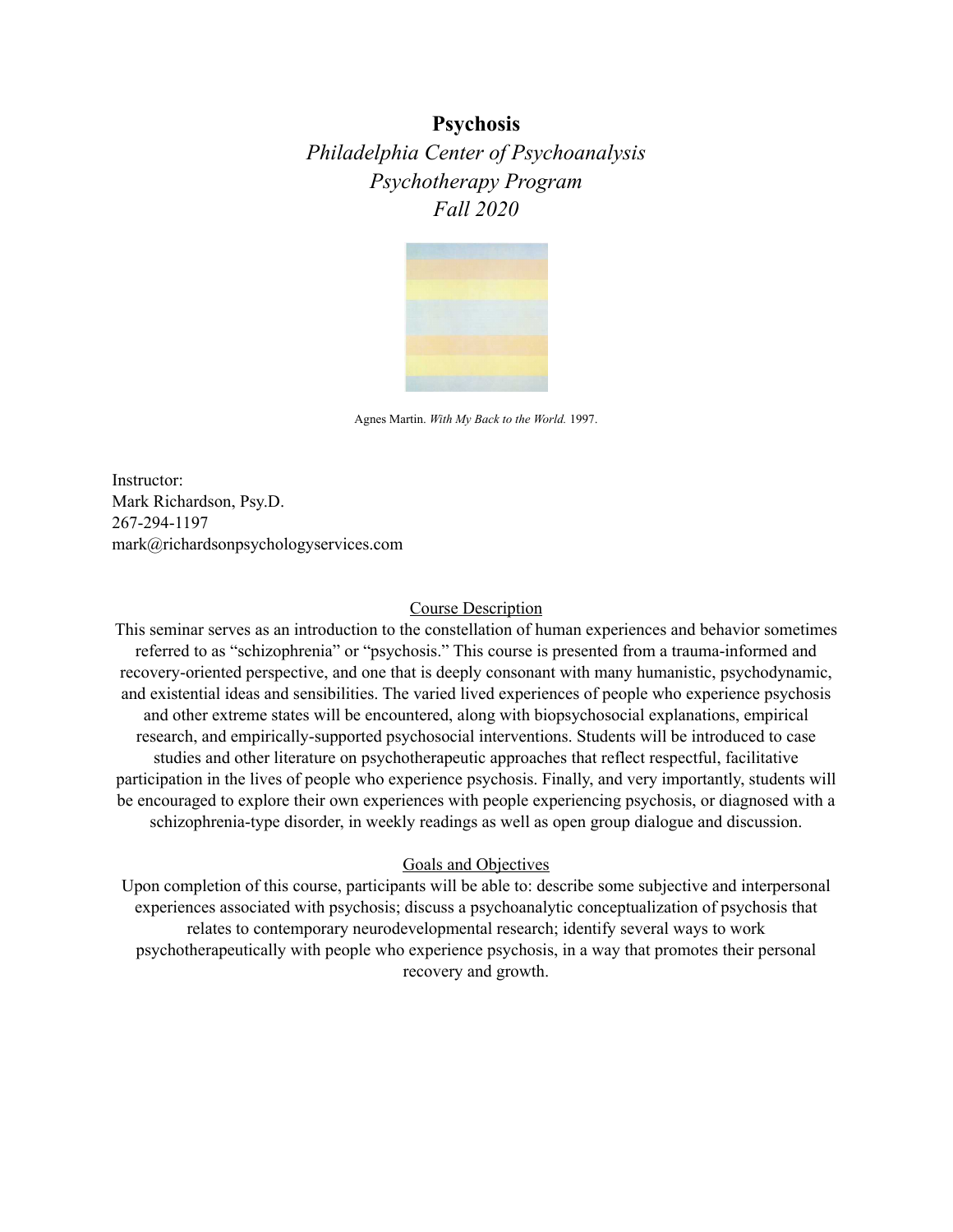### Course Schedule

### **WEEK 1**

## **What is Psychosis?** *Nothing About Us, Without Us.*

*Readings*

- ❖ Britz, B. (2017). Listening and hearing: A voice hearer's invitation into relationship. *Frontiers in Psychology*, *8*, 387, 1-4.
- ❖ Deegan, P. (1996). Coping with: Recovery as a journey of the heart. *Psychiatric Rehabilitation Journal*, *19*, 3, 91-97.
- ❖ Carey, B. (October 22, 2011). A high-profile executive job as defense against mental ills. *The New York Times*.
	- $\geq$  https://www.nytimes.com/2011/10/23/health/23lives.html
- ❖ Myrick, K. (2012). The New York Times and all that…*Mad in America*.
	- ➢ https://www.madinamerica.com/2012/01/the-new-york-times-and-all-that-2/

## **WEEK 2**

## **Towards a Genuine Biopsychosocial Explanation of Psychosis.**

"The real understanding is not a simple abstraction, but specific understandings of specific patients in

detail"

(*B. Karon, personal communication, 07/26/2012*)

*Readings*

- ❖ Read, J., Fosse, R., Moskowitz, A., & Perry, B. (2014). The traumagenic neurodevelopmental model of psychosis revisited. *Neuropsychiatry*, *4*, 1, 65-79.
- ❖ Freud, S. (1924). The loss of reality in neurosis and psychosis. The Standard Edition of the Complete Psychological Works of Sigmund Freud, Volume XIX (1923-1925): The Ego and the Id and Other Works, 181-188.
- ❖ Klein, M. (1946). Notes on some schizoid mechanisms. *The International Journal of Psychoanalysis*. *27*, 99-110.

### **Can People Recover? Yes.**

*Readings*

❖ Addendum to Psychosis Course Syllabus, 4-8.

## **WEEK 3 What Can Help? Being With.**

*Readings*

❖ Fromm-Reichmann, F. (1939). Transference problems in schizophrenia. *The Psychoanalytic Quarterly*, *8*, 412-426.

> \*About FF-R: Joanne Greenberg, author of I Never Promised You a Rose Garden and patient of Fromm-Reichman discussed with McAfee her experience of their therapy: "the personalities have to fit in therapy and if the symptoms are metaphors, the therapist has to be someone who understands those metaphors or at least is amenable to learning them so that when they appear in the therapeutic dialogue, the right amount of weight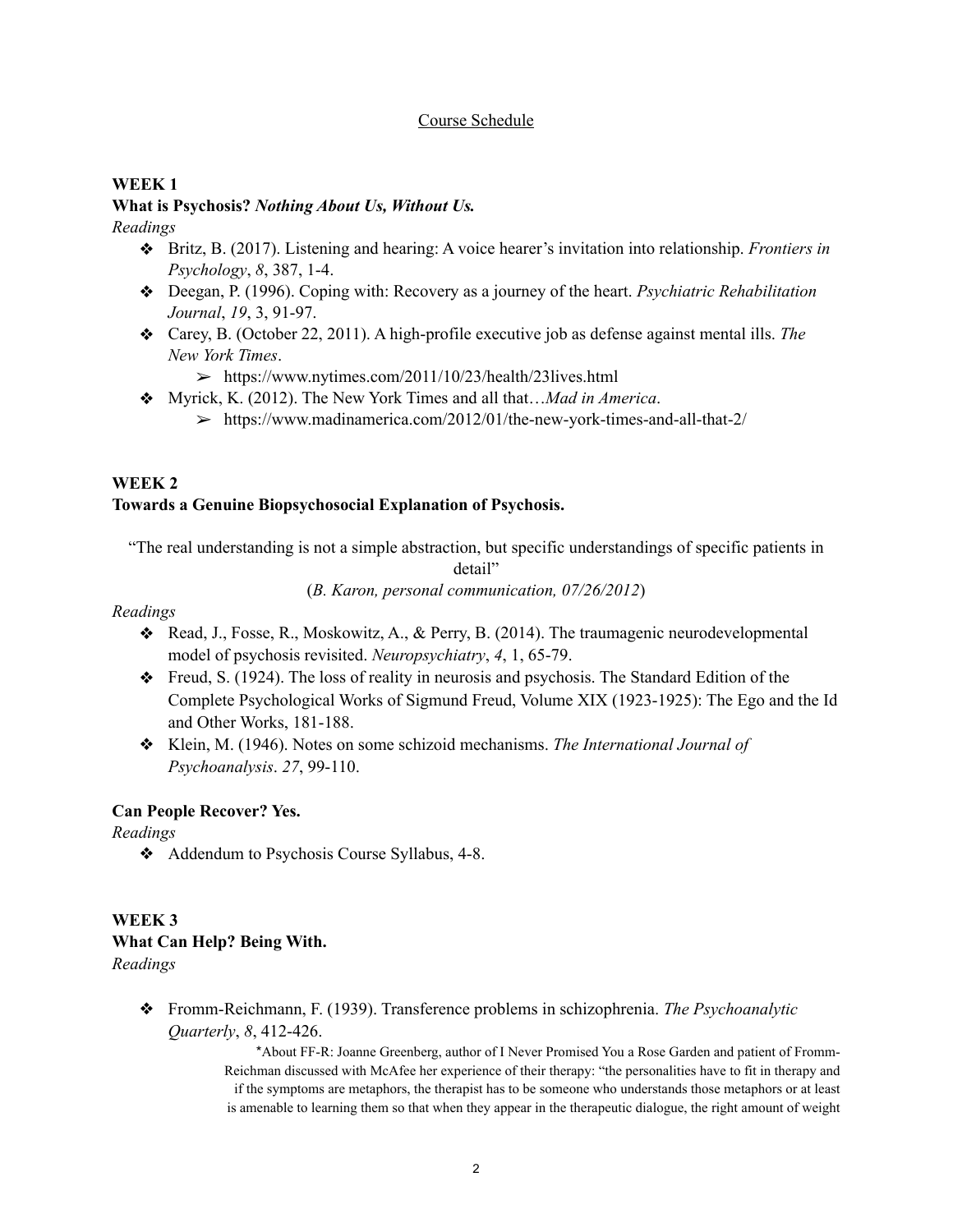is given to them" (p. 523). She says Fromm-Reichmann told her "you must take me with you," that she, Frieda, knew nothing about mental illness and that Greenberg had to be her teacher (pp. 515-516). Greenberg speaks also of the danger of being understood by another person: "People would tell you what perceptive things a patient had said. The thing is I want to choose my perceptions. I don't want them to come out of some kind of unconscious soup. I want it to be something I choose to say, not something that says me." She adds that being understood in that state felt horrifically dangerous: "I don't know how Frieda got around that. I remember the danger. … It's bigger than you are. It's more powerful. It can kill" (p. 528). "Maybe the strongest thing I'd like to say ever to anybody is that creativity and mental illness are opposites, not complements. It's a confusion of mental illness with creativity. Imagination is, includes, goes out, opens out, learns from experience. Craziness is the opposite: it is a fort that's a prison" (p. 527).

\*Excerpt from McAfee, L.I. (1989). Interview with Joanne Greenberg. In *Psychoanalysis and Psychosis*, ed. A.-L. S. Silver. Madison, CT: International Universities Press, pp. 513-533

❖ Laing, R. D. (1967). *The politics of experience.* p. 46-56.

## **WEEK 4 What Can Help? Thinking With.**

*Readings*

- ❖ Whitaker, L. (2013). Resolving the trouble with schizophrenic thinking. *Ethical Human Psychology and Psychiatry*, *15*, 1, 50-58.
- ❖ Lysaker, P. , Buck, K., Fogley, R., Ringer, J., Harder, S., Hasson-Ohayon, I., Olesek, K., Grant, M., & Dimaggio, G. (2013). The mutual development of intersubjectivity and metacognitive capacity in the psychotherapy for persons with schizophrenia. *Journal of Contemporary Psychotherapy, 43,* 2, 63-72*.*
- ❖ Prouty, G. (2003). Pre-Therapy: A newer development in the psychotherapy of schizophrenia. *Journal of the Academy of Psychoanalysis and Dynamic Psychiatry*, *31*, 1, 59-73.

### **WEEK 5**

### **What Can Help? Making Meaning With.**

*Readings*

- ❖ Karon, B. (2003). The tragedy of schizophrenia without psychotherapy. *Journal of the American Academy of Psychoanalysis and Dynamic Psychiatry*, *31*, 1, 89-118.
- ❖ Searles, H. (1961). Schizophrenic communication. *Psychoanalytic Review*, *48A*, 3-50.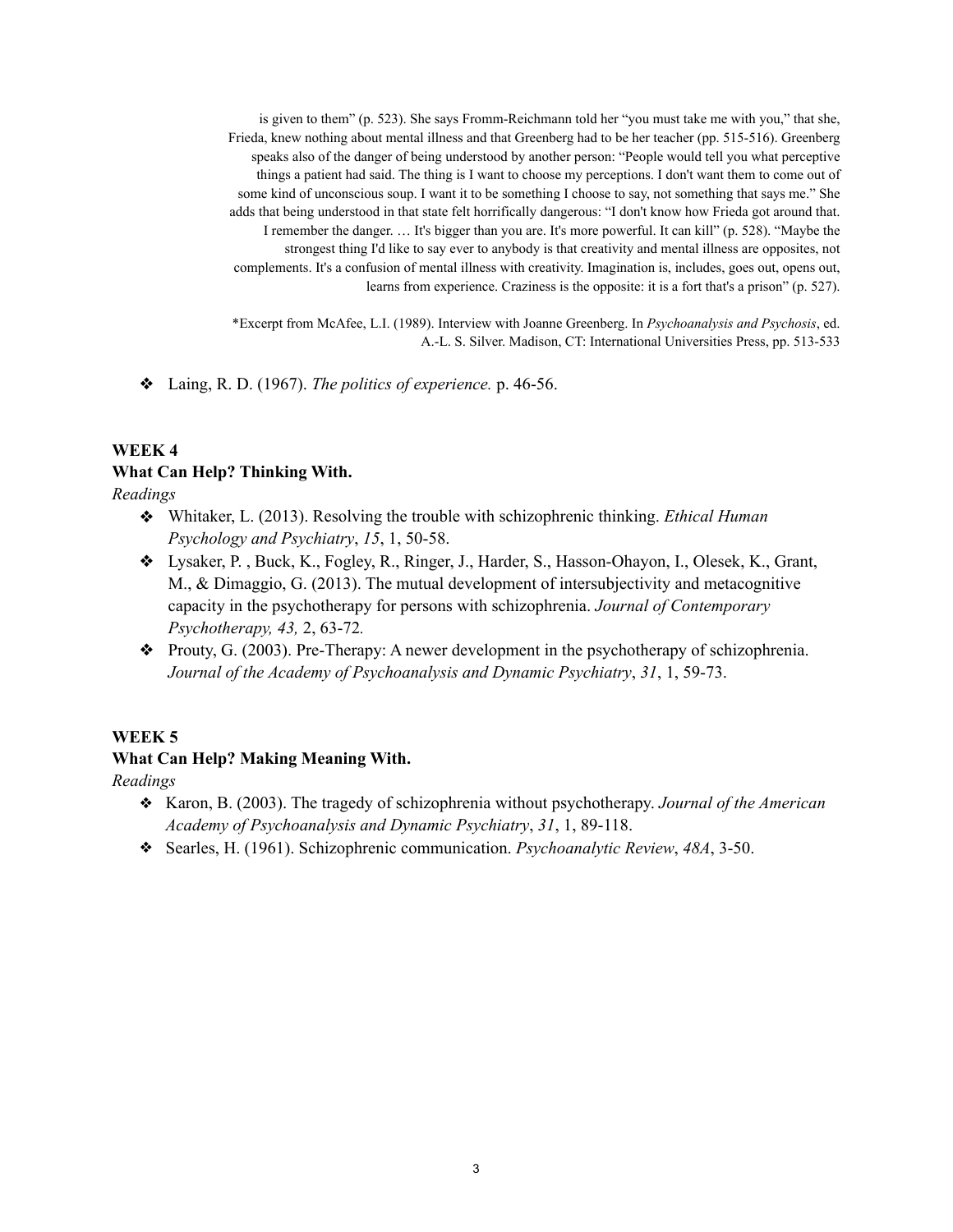## **ADDENDUM TO PSYCHOSIS COURSE SYLLABUS**

### **Can People Recover? Yes.**

|                  | Onset   | <b>Course Type</b> | <b>End State</b>      | Percent<br>$(n = 228)^{1}$ | <b>Burghölzli</b><br>Hospital Study <sup>2</sup> [%] | <b>Vermont Longitudinal</b><br>Research Project <sup>3</sup> (%) |
|------------------|---------|--------------------|-----------------------|----------------------------|------------------------------------------------------|------------------------------------------------------------------|
| 1.               | Acute   | Undulating         | Recovery<br>or mild   | 25.4                       | $30 - 40$<br>25-35                                   | $\overline{7}$                                                   |
| 2.               | Chronic | Simple             | Moderate<br>or severe | 24.1                       | 10-20                                                | 4                                                                |
| 3.               | Acute   | Undulating         | Moderate<br>or severe | 11.9                       | 5                                                    | 4                                                                |
| $\overline{4}$ . | Chronic | Simple             | Recovery<br>or mild   | 10.1                       | $5 - 10$                                             | 12                                                               |
| 5.               | Chronic | Undulating         | Recovery<br>or mild   | 9.6                        |                                                      | 38                                                               |
| 6.               | Acute   | Simple             | Moderate<br>or severe | 8.3                        | $5 - 15$                                             | 3                                                                |
| 7.               | Chronic | Undulating         | Moderate<br>or severe | 5.3                        |                                                      | 27                                                               |
| 8.               | Acute   | Simple             | Recovery<br>or mild   | 5.3                        | 5                                                    | 5                                                                |

Harding, C. (1988). Course Types in Schizophrenia: An Analysis of European and American Studies. *Schizophrenia Bulletin*. *15*, 4, 633-643

- 1. Bleuler, M. (1972) Die schizophrenen Geistesstörungen: im Lichte langjähriger Kranken und Familiengeschichten. New York: Intercontinental Medical Book Corporation (U.S. distributor) ○ Followed 208 subjects for 23 years following inpatient hospitalization in 1942-1943
- 2. The Harding Longitudinal Studies
	- [Harding, C., Brooks, G., Ashikaga, T., Strauss, J., & Breier, A. \(1987\).](http://psychrights.org/research/digest/chronicity/vermont1.pdf) The Vermont longitudinal study of persons with severe mental illness, II: Long-term outcome of subjects who retrospectively met DSM-III criteria for schizophrenia. *The American Journal of Psychiatry*, *144*, 6, 727-735.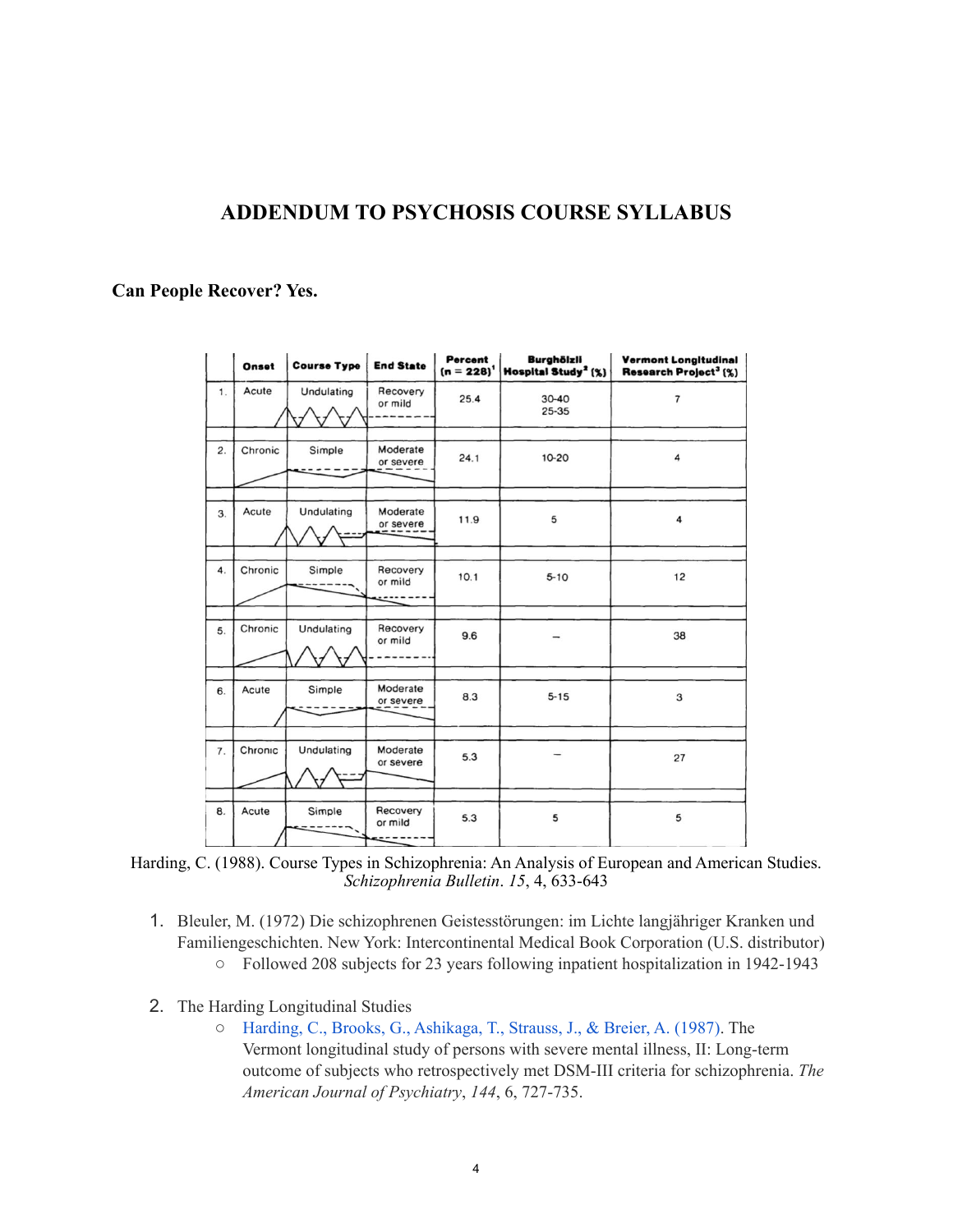- long-term look at course of illness for "schizophrenia" patients; found heterogeneity of course
	- Vermont State Hospital
		- program of psychosocial rehabilitation; social psychiatry, medicine, vocational rehabilitation; organized around selfsufficiency
		- "blurring of roles...intensified relationships, and new expectations for patients and staff" (unit description from DeSisto, Harding, et al, 1995)
		- involved many "profoundly ill, back-ward, chronic patients"
			- 1. 62-68% showed no signs of schizophrenia 32 years later
				- 50% of these were found not to use psychotropic
					- medication
	- Maine (Augusta State Hospital)
		- comparison group of chronic schizophrenic patients
		- followed biological, medical model of treatment
			- 2. 48% recovery showed no signs of schizophrenia 32 years later
- [DeSisto, M., Harding, C., McCormick, R., Ashikaga, T., & Brooks, G. \(1995\).](https://www.researchgate.net/publication/15701744_The_Maine_and_Vermont_three-decade_studies_of_serious_mental_illness_I_Matched_comparison_of_cross-sectional_outcome) The Maine and Vermont Three-Decade Studies of Serious Mental Illness. I. Matched comparison of cross-sectional outcome. *British Journal of Psychiatry*, *167*, 331-342.
	- remaining subjects matched by age, sex, dx, chronicity
	- Vermont participants were found to be more productive, have fewer symptoms, and with better community adjustment and GAF scores
		- Authors propose that the differences in outcome were due to difference between the Vermont and Maine approaches to care, as well as a policy in Vermont of allowing people to return to community life more quickly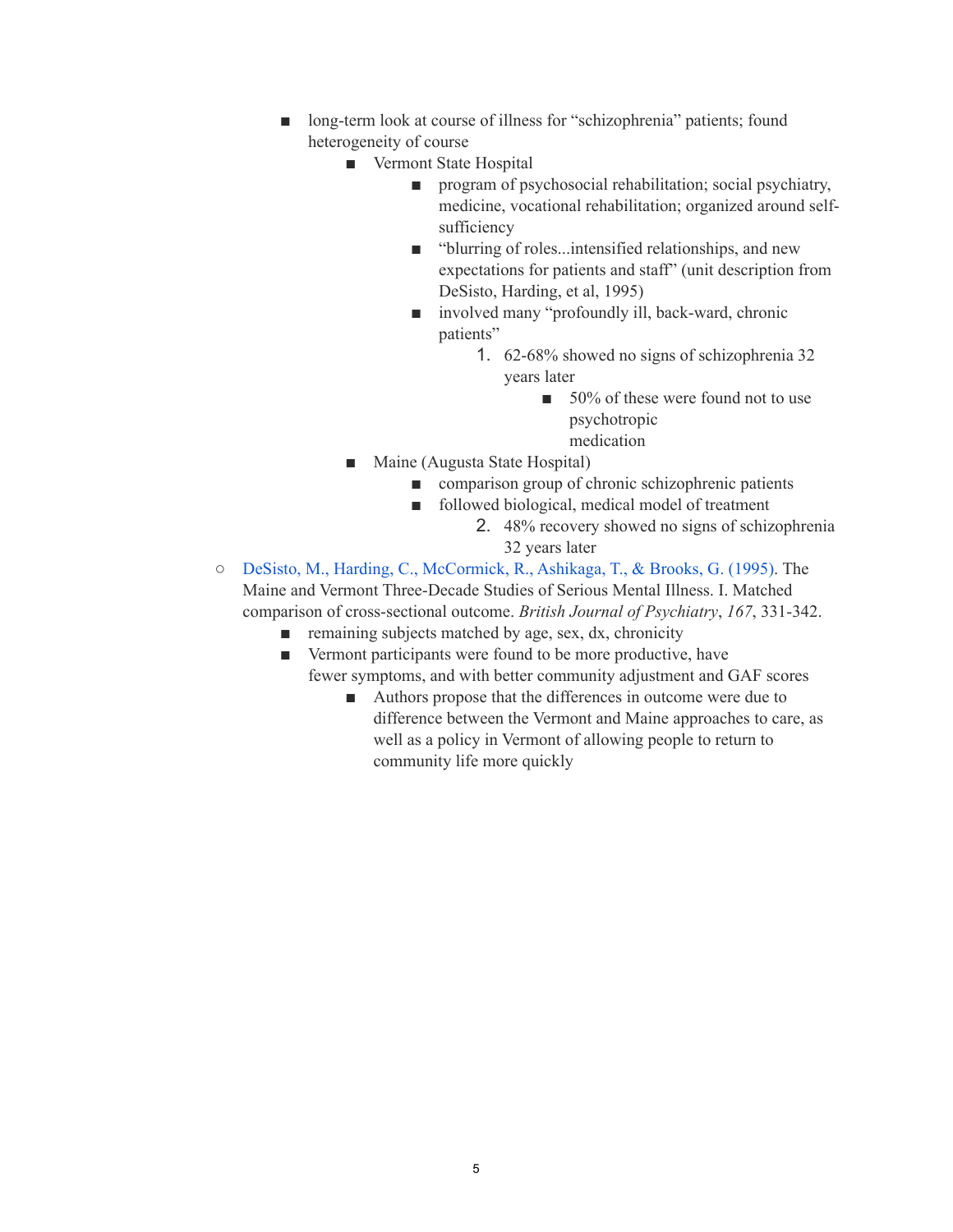**People Can and Do Recover. How?** 



- 1. The Empathic Ward
	- $\circ$  [Whitaker, L. & Deikman, A. \(2009\).](http://psychrights.org/research/digest/Effective/EmpathicWardEHPP2009.pdf) The empathic ward: Reality and resistance in mental health reform. *Ethical Human Psychology and Psychiatry*, *11*, 50-62.
		- [see also: Deikman, A. & Whitaker, L. \(1979\).](https://psycnet.apa.org/record/1980-26271-001) Humanizing a psychiatric ward: Changing from drugs to psychotherapy. *Psychotherapy Theory, Research and Practice*, *16*, 2, 204-214.
		- Whitaker and Deikman opened an "experimental" inpatient ward consisting only of psychosocial interventions for one year
		- Rather than focusing on reduction of psychotic experiences and medication compliance as discharge criteria, the goal of this ward was to help residents of the ward gain psychological strength, and become more actively and creatively engaged with their own experiences and in helping others. With time, staff and residents developed a truly therapeutic milieu and sensibility in the ward, cultivated through empathy, camaraderie, and the sharing of power and responsibility.
		- At the end of one year, the "empathic ward" boasted fewer elopements (even with the ward being unlocked), fewer incidents of violence towards others and self-harm, and lower rates of readmission at follow-up than comparable units in the hospital with psychiatric treatment as usual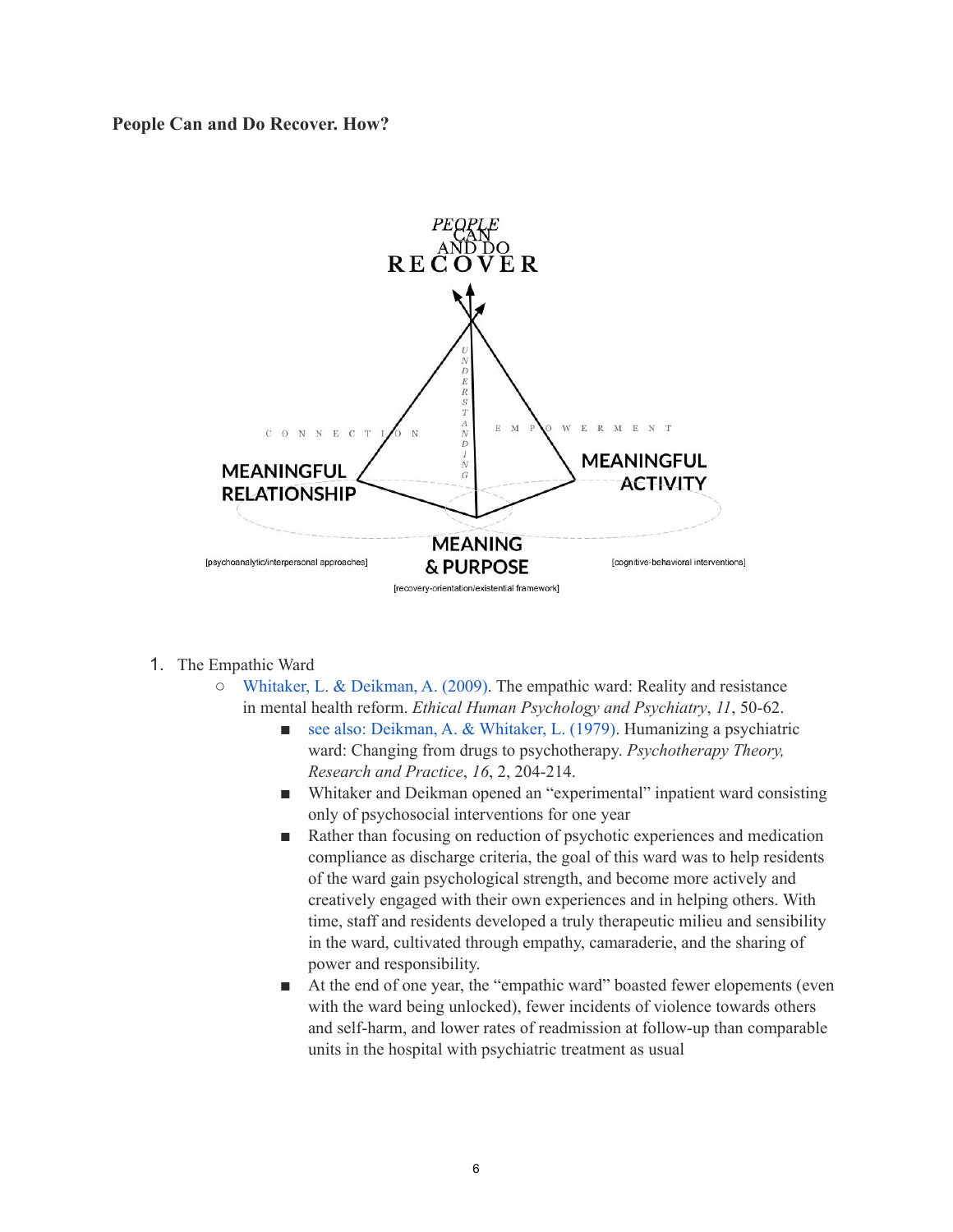- 2. More on the effects of social environments: Soteria House
	- Mosher, L.R. (1999). Soteria and other alternatives to acute hospitalization: A personal and professio- nal review. Journal of Nervous and Mental Diseases, 187, 142–149.
- 3. [Leff et al \(1992\)](http://psychrights.org/research/Digest/Chronicity/who1.pdf)
	- Original WHO study (1979) showed better outcomes for people diagnosed with schizophrenia in low or middle income countries; at 5 year follow-up, most powerful predictor of better outcomes for sz patients in "developing v. developed" countries (best in India and Nigeria centers)
- 4. Karon's [Michigan State Psychotherapy Project](http://psychrights.org/research/digest/Effective/MIPsychProj.pdf)
	- Karon, B. & VandenBos, G. (1994). *Psychotherapy of schizophrenia: The treatment of choice*. New York, NY: Aronson.
		- Three experimental groups: psychotherapy without medication, psychotherapy with medication, only medication no therapy
		- After two years:
			- $\blacksquare$  medication only group 2:1 chance of being rehospitalized
			- psychotherapy group (particularly with experienced therapists) -2:1 chance of not being rehospitalized
	-
- 5. Open Dialogue (Finland, Western Lapland)
	- [Seikkula, J., Alakare, B., & Aaltonen, J. \(2011\)](https://www.researchgate.net/publication/224873486_Seikkula_J_Alakare_B_Aaltonen_J_2011_The_comprehensive_open-dialogue_approach_II_Long-term_stability_of_acute_psychosis_outcomes_in_advanced_community_care_The_Western_Lapland_Project). The comprehensive open-dialogue approach (II). Long-term stability of acute psychosis outcomes in advanced community care: The Western Lapland Project. *Psychosis*, 3, 1–13.
		- Open Dialogue is a recovery-oriented psychosocial approach that emphasizes patient-centered care and engaging an individual's family and social network
		- improved outcomes for acute psychosis: fewer and shorter hospitalizations, less recidivism, reduced neuroleptic medication dosage, improved likelihood of employment, and greater improvements in functioning
- 6. Recovery-Oriented Cognitive Therapy (CT-R)
	- Grant PM, Huh GA, Perivoliotis D, Stolar NM, Beck AT. Randomized Trial to Evaluate the Efficacy of Cognitive Therapy for Low-Functioning Patients with Schizophrenia. *Archives of General Psychiatry*, *69*, 2, 121-127.
	- Grant PM, Bredemeier K, and Beck AT. (2017). Six-Month Follow-Up of Recovery-Oriented Cognitive Therapy for Low-Functioning Individuals with Schizophrenia. *Psychiatric Services*, *68*, 10, 997-1002.
		- In a randomized clinical trial, CT-R improved community participation, motivation, and positive symptoms to a greater extent than treatment as usual (Grant et al., 2012); improvements were maintained 6-months after treatment ended (Grant et al., 2017). Gains were experienced regardless of the individuals' duration of illness.
- 7. Supportive Psychodynamic Psychotherapy
	- Rosenbaum, B., Harder, S., Kundsen, P., Koster, A., Lindhart, A., Lajer, M., Valbak, M., & Winter, G. (2012). Supportive psychodynamic psychotherapy versus treatment as usual for first-episode psychosis: two-year outcome. *Psychiatry*, *75*, 4, 331-341.
		- Danish schizophrenia project (DNS) compared psychodynamic psychotherapy for psychosis with standard treatment in patients with a first-episode schizophrenia spectrum disorder; intervention group improved significantly on measures of both PANSS and GAF scores, with large effect sizes at two years follow-up after inclusion. Further, improvement on GAF(function) ( $p = 0.000$ )